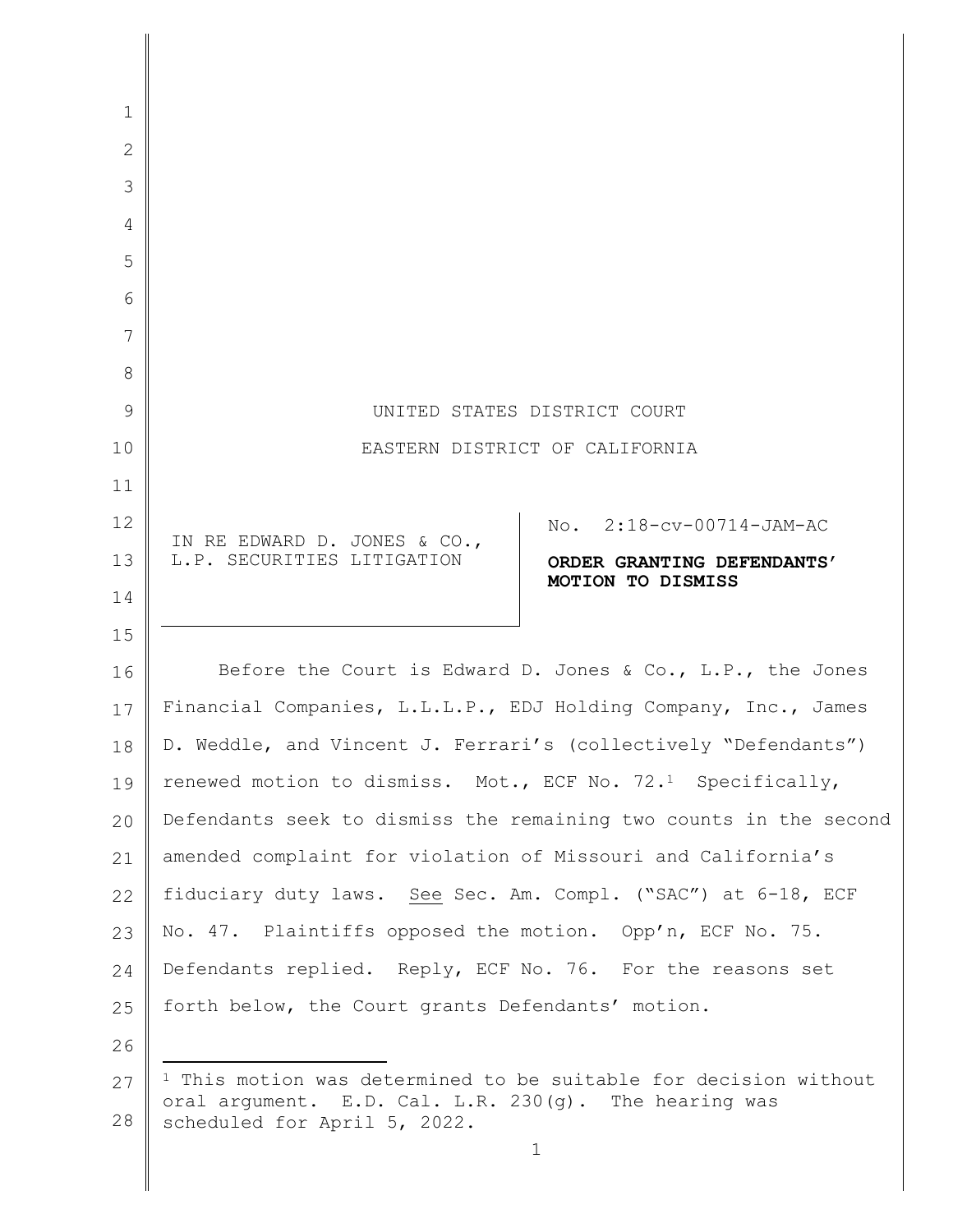## I. BACKGROUND

2 3 4 5 6 7 The parties are intimately familiar with the factual background of this case  $-$  it is set forth extensively in the second amended complaint, the parties' briefings, the Court's prior orders, and the Ninth Circuit's March 4, 2021 Opinion. See e.g., USCA Opinion at 4-9, ECF No. 65. The Court therefore does not restate the factual allegations here.

8 9 10 11 12 13 14 15 16 17 18 19 20 21 The pertinent procedural background is as follows: on November 8, 2019, the Court granted Defendants' second motion to dismiss this action with prejudice. See generally Order Granting Second Mot. to Dismiss ("Second Order"), ECF No. 60. As relevant here, the Court dismissed Counts I and II – which respectively allege breach of fiduciary duty claims under Missouri and California law - pursuant to the jurisdictional bar in the Securities Litigation Uniform Standards Act ("SLUSA"). Id. at 4- 5. The Ninth Circuit reversed that dismissal. USCA Opinion at 30. The Ninth Circuit reasoned that SLUSA did not apply because Plaintiff's breach of fiduciary duty claims did not allege conduct "material to" and thus "in connection with" the purchase or sale of any covered securities. Id. Defendants now renew their motion to dismiss these claims. See generally Mot.

22

23

24

1

## II. OPINION

#### A. Request for Judicial Notice

25 26 27 28 Defendants request the Court take judicial notice of three exhibits, namely appellate briefing in this action. Mot. at 2 n.2.; see also Exs. A-C to Mircheff Decl., ECF Nos. 72-2, 72-3, 72-4. All three exhibits are matters of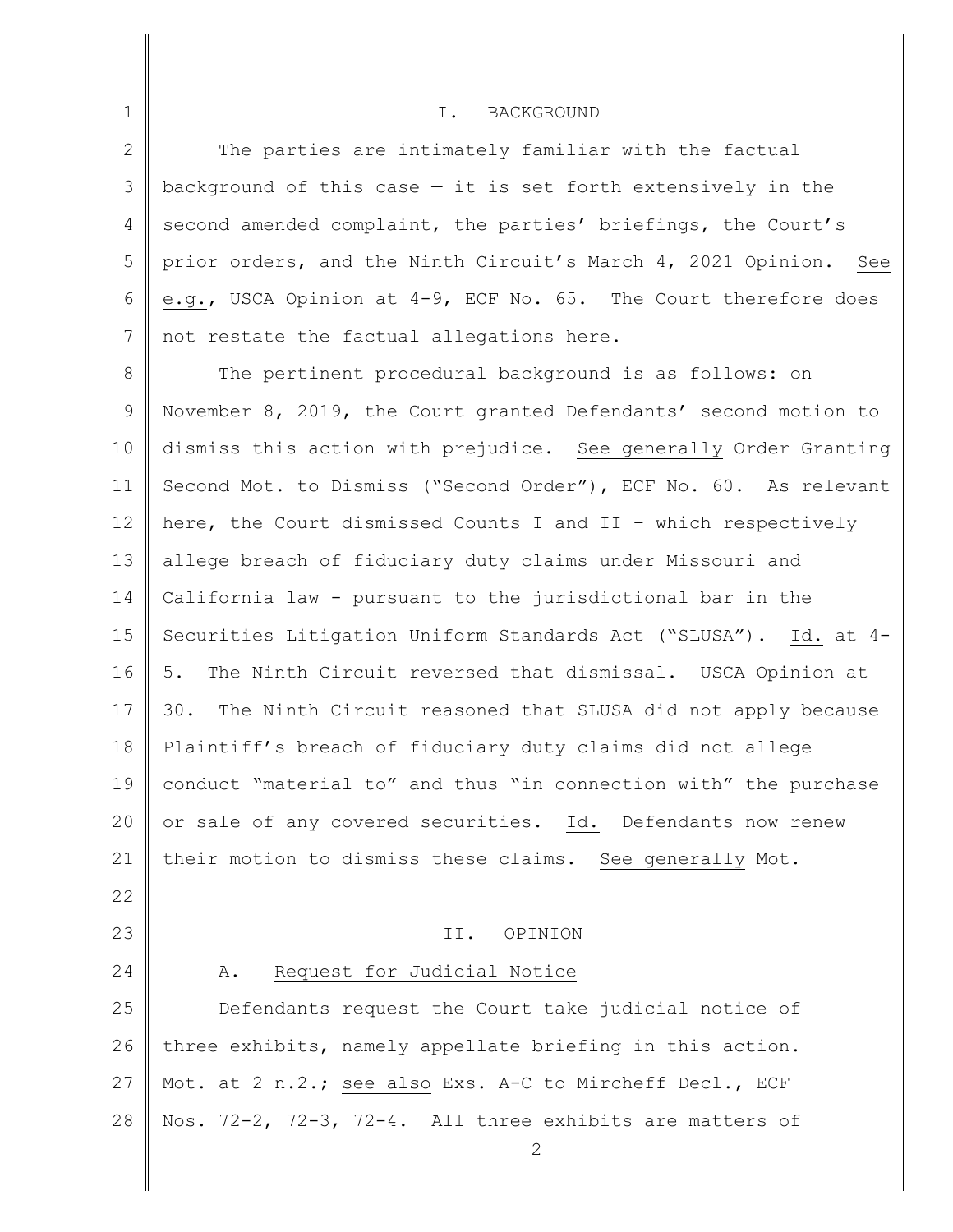1 2 3 4 5 6 7 8 9 10 11 12 13 public record and therefore proper subjects of judicial notice. See Lee v. City of Los Angeles, 250 F.3d 668, 689 (9th Cir. 2001); see also Sansone v. Charter Commc'ns, Inc., Case No. 3:17-cv-01880-WQH-JLB, 2021 WL 5827107, at \*3 n.1 (S.D. Cal. July 26, 2021) (taking judicial notice of several briefs filed before the Ninth Circuit following appeal and noting that "matters of public record include court filings"). Accordingly, the Court grants Defendants' request for judicial notice. However, the Court takes judicial notice only of the existence of these documents and declines to take judicial notice of their substance, including any disputed facts within them. See Lee, 250 F.3d at 690.

14

## B. Legal Standard

15 16 17 18 19 20 21 22 23 24 25 26 27 28 A Rule 12(b)(6) motion challenges the complaint as not alleging sufficient facts to state a claim for relief. Fed. R. Civ. P. 12(b)(6). "To survive a motion to dismiss [under  $12(b)(6)$ , a complaint must contain sufficient factual matter, accepted as true, to state a claim for relief that is plausible on its face." Ashcroft v. Iqbal, 556 U.S. 662, 678 (2009) (internal quotation marks and citation omitted). While "detailed factual allegations" are unnecessary, the complaint must allege more than "[t]hreadbare recitals of the elements of a cause of action, supported by mere conclusory statements." Id. In considering a motion to dismiss for failure to state a claim, the court generally accepts as true the allegations in the complaint and construes the pleading in the light most favorable to the plaintiff. Lazy Y Ranch Ltd. v. Behrens, 546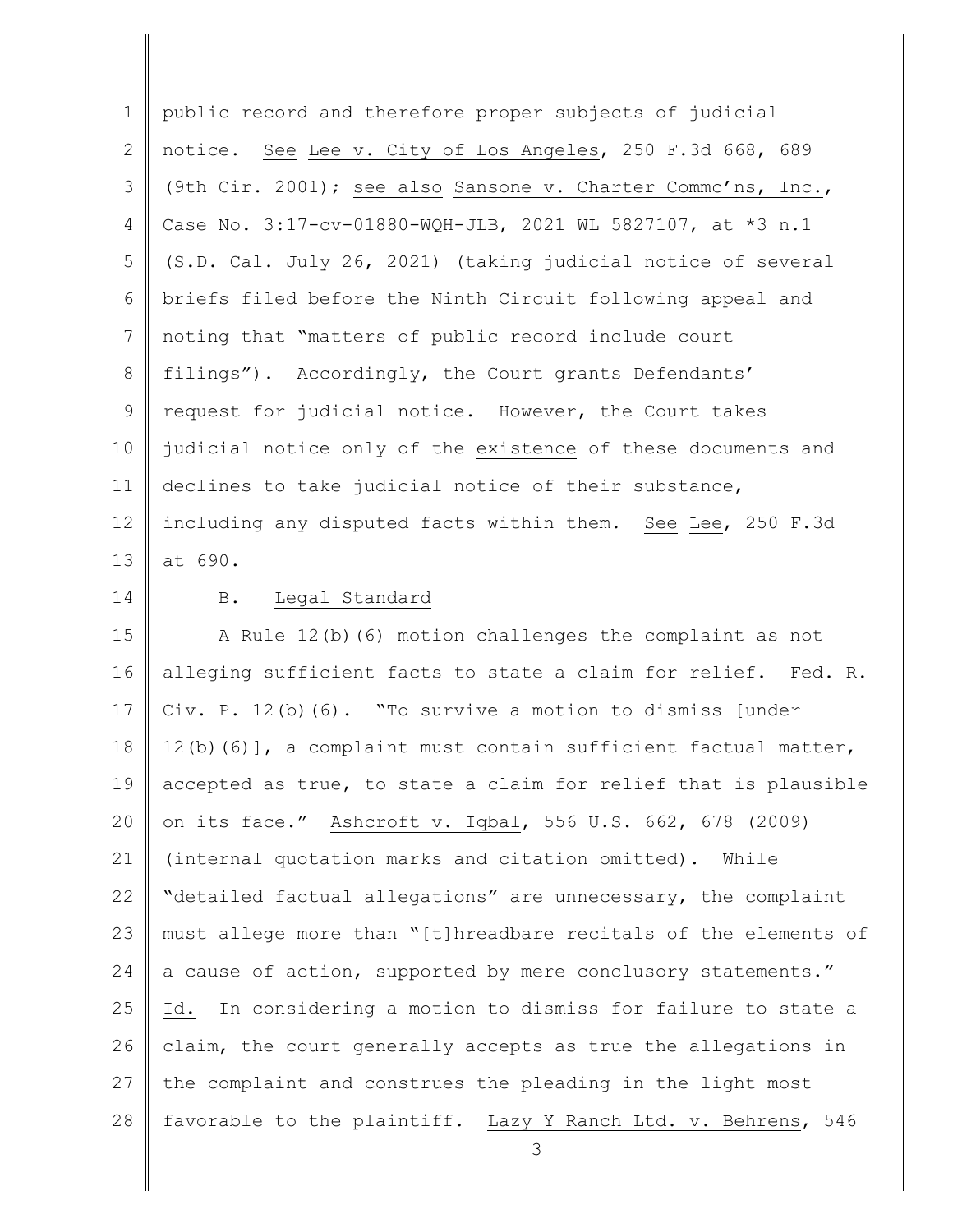1 2 3 4 5 6 F.3d 580, 588 (9th Cir. 2008). "In sum, for a complaint to survive a motion to dismiss, the non-conclusory 'factual content,' and reasonable inferences from that content, must be plausibly suggestive of a claim entitling the plaintiff to relief." Moss v. U.S. Secret Serv., 572 F.3d 962, 969 (9th Cir. 2009).

7 8 9 10 11 12 13 Fraud-based claims are subject to the heightened pleading standard of Rule 9(b). Fed. R. Civ. P. 9(b). Rule 9(b) requires a party to "state with particularity the circumstances constituting fraud or mistake." Id. When a party averring fraud fails to meet the heightened pleading standard of Rule 9(b), dismissal of the claim is proper. Vess v. Ciba-Geigy Corp. USA, 317 F.3d 1097, 1107 (9th Cir. 2003).

14

# C. Analysis

15 16 17 18 19 20 21 22 Defendants move to dismiss Plaintiffs' remaining two breach of fiduciary duty claims. See generally Mot. First, Defendants argue that because these claims sound in fraud, Rule 9(b)'s heightened pleading standard applies, and Plaintiffs fail to satisfy that heightened standard. Id. at 8-9. Next, Defendants contend Plaintiffs fail to plausibly allege any breach, id. at 9-12, proximate causation of any damages, id. at 12-14, and reliance, id. at 14-15.

23 24 25 26 27 28 In opposition, however, Plaintiffs clarify that they are not proceeding on these claims with a fraud-based theory: "Plaintiffs' fiduciary duty claims are based on a failure to act, not fraud." Opp'n at 2 (emphasis added). Further, Plaintiffs point to the Ninth Circuit's recognition of such a basis for their fiduciary duty claims: "Once Edward Jones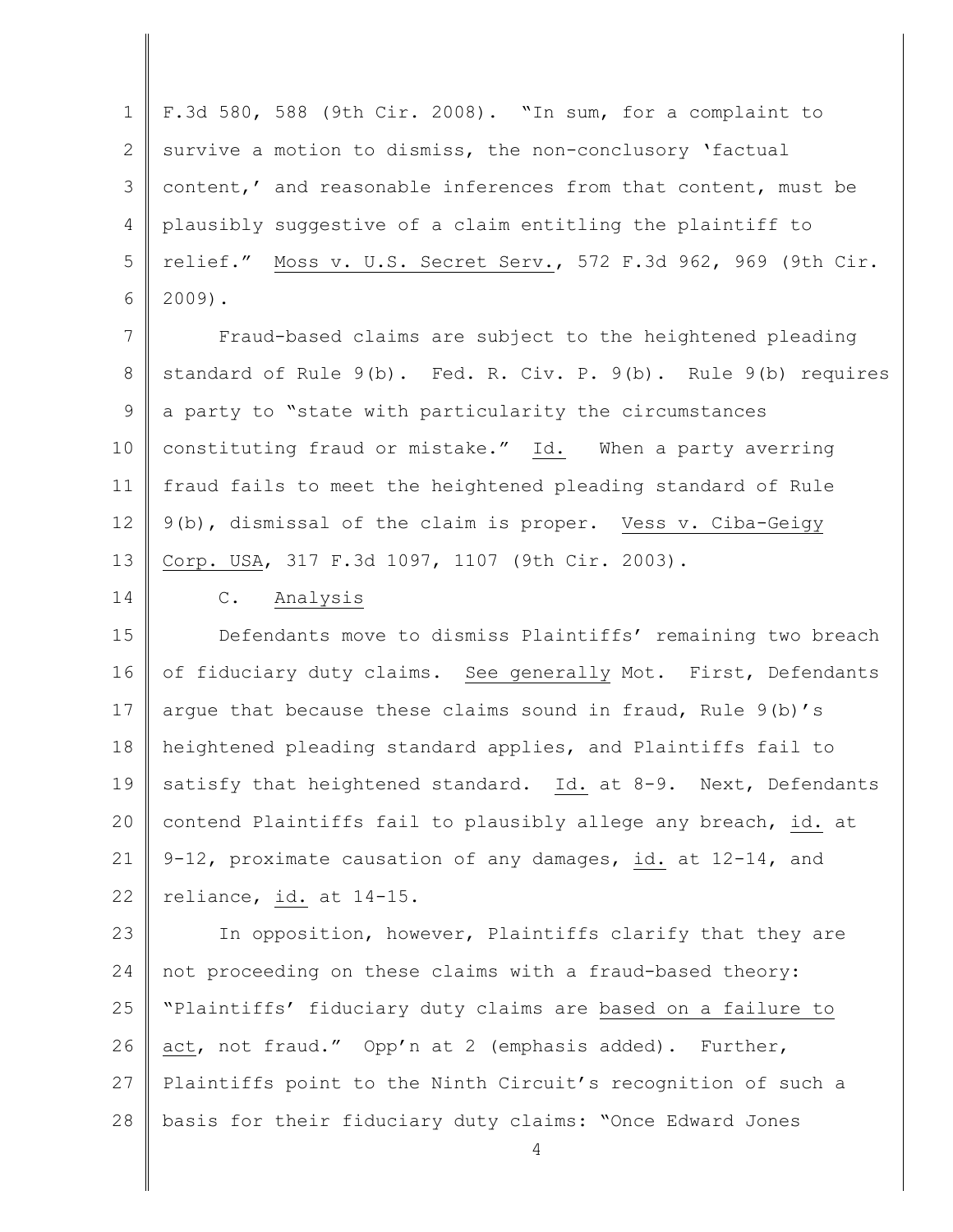1 2 3 4 5 6 allegedly failed to conduct a suitability analysis, and made a recommendation without that analysis, causing Plaintiffs to switch accounts, the breach of fiduciary duty would be complete." Id. (quoting Anderson v. Edward D. Jones & Co., L.P., 990 F.3d 692, 707 (9th Cir. 2021), cert denied, 142 S.Ct. 745 (2022)).

7 8 9 10 11 12 13 Defendants highlight numerous issues with Plaintiffs' new theory of fiduciary liability based on a failure to act, see Reply at 2-5, not all of which the Court needs to reach to find that dismissal is warranted. Defendants' leading argument that Plaintiffs' claims must be dismissed because Plaintiff's new theory was not pled in the operative complaint - has merit. Id. at 2.

14 15 16 17 18 19 20 21 22 23 24 25 26 27 28 The theory Plaintiffs now advance is that Defendants would have determined that fee-based accounts should not be offered as an option to Plaintiffs had they done a suitability analysis before speaking with Plaintiffs about transferring from a commission-based account to a fee-based account. Opp'n at 3, 5. Thus, Plaintiffs contend that a breach occurred at the first mention of the fee-based account option since Defendants would have concluded fee-based accounts "were not suitable for Plaintiffs as buy-and-hold investors" had they conducted a suitability analysis prior to discussing it with Plaintiffs. Id. Yet, this theory is not clearly set forth in the operative complaint. See generally SAC. Plaintiffs' failure to plead this theory ends the analysis as a complaint cannot be amended through an opposition to a motion to dismiss. See Schneider v. Cal. Dep't of Corr., 151 F.3d 1194, 1197 n.1 (9th Cir. 1998).